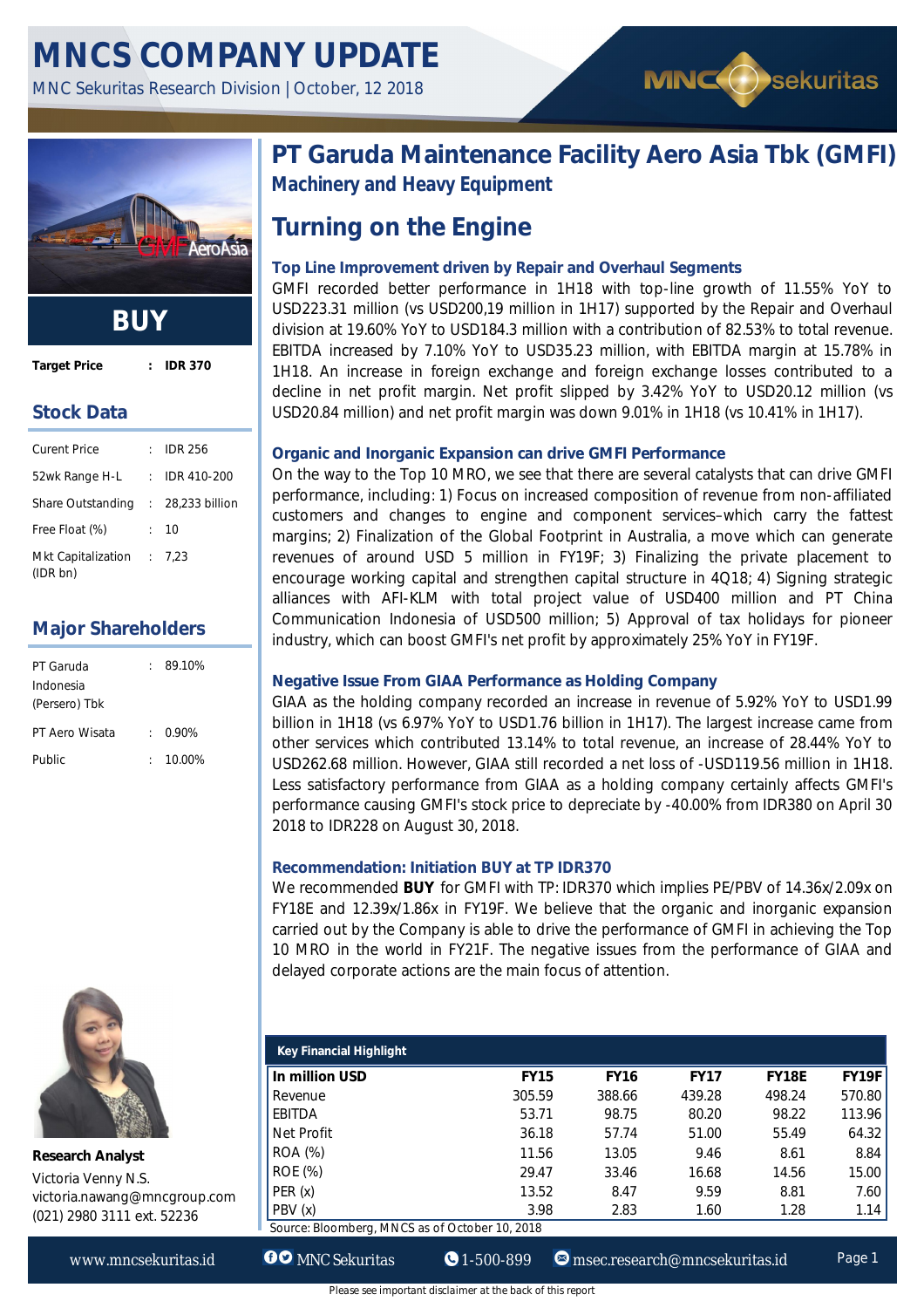

# **Repair and Overhaul Segment pushed the Top-Line upwards by 11,55% YoY in 1H18**

**Exciting Industry for: Dividend Player**

In 1H18, GMFI recorded improved performance, with top-line growth of 11.55% YoY to USD223.3 million. This growth was supported by the Repair and Overhaul division at 19.60% YoY to USD184.3 million with a contribution of 82.53% to total revenue. Observed EBITDA increased by 7.10% YoY to USD35.23 million, with EBITDA margin at 15.78% in 1H18. Meanwhile, net profit dipped by 3.42% YoY to USD20.12 million (vs USD20.84 million) and net profit margin was down 9.01% in 1H18 (vs 10.41% in 1H17). An increase in foreign exchange and foreign exchange losses from 1,198.53% and 20.07% YoY to USD1.69 million and USD5.20 million contributed to a decline in net profit margin.

Industry Maintenance, Repair and Overhaul (MRO) on a global business scale is an attraction for dividend-oriented investors. This is because some large-scale MROs distribute dividends with high annual Dividend Payout Ratio (DPR); examples include Singapore Airlines Engineering (SIE) and Singapore ST Engineering (STE) with a 5-year average of 86.65% and 88.93%. GMFI has distributed dividends amounting to USD10.19 million with a DPR at 20% for the FY17 book year. We predict performance of GMFI will continue to grow, so that it can provide dividends with the DPR level that draws around 30% in FY19E, in accordance with management expectations. GMFI had 183 customers in FY17 and plans to secure a further 8 in FY18E.



Source : Bloomberg, MNCS

# One GMFI strategy that has become an initiative for them is to form a strategic alliance with AFI KLM, one of the biggest MROs. This alliance would be a win-win solution for both parties, especially for GMFI's brand leverage in the European and global marketplace, while also adding advanced technologies to GMFI team capability. As for AFI-KLM, they could take advantage of GMF lower-cost cabin maintenance, based on labor costs in Indonesia being lower compared than those in Singapore. This would open a path for AFI-KLM to take on the Asian market, one with great opportunities. GMFI estimated could raise USD400 million from and the partnership agreement is expected to be finalized in the end of September 2018.

### **Strategic Partnership Alliance with AFI-KLM**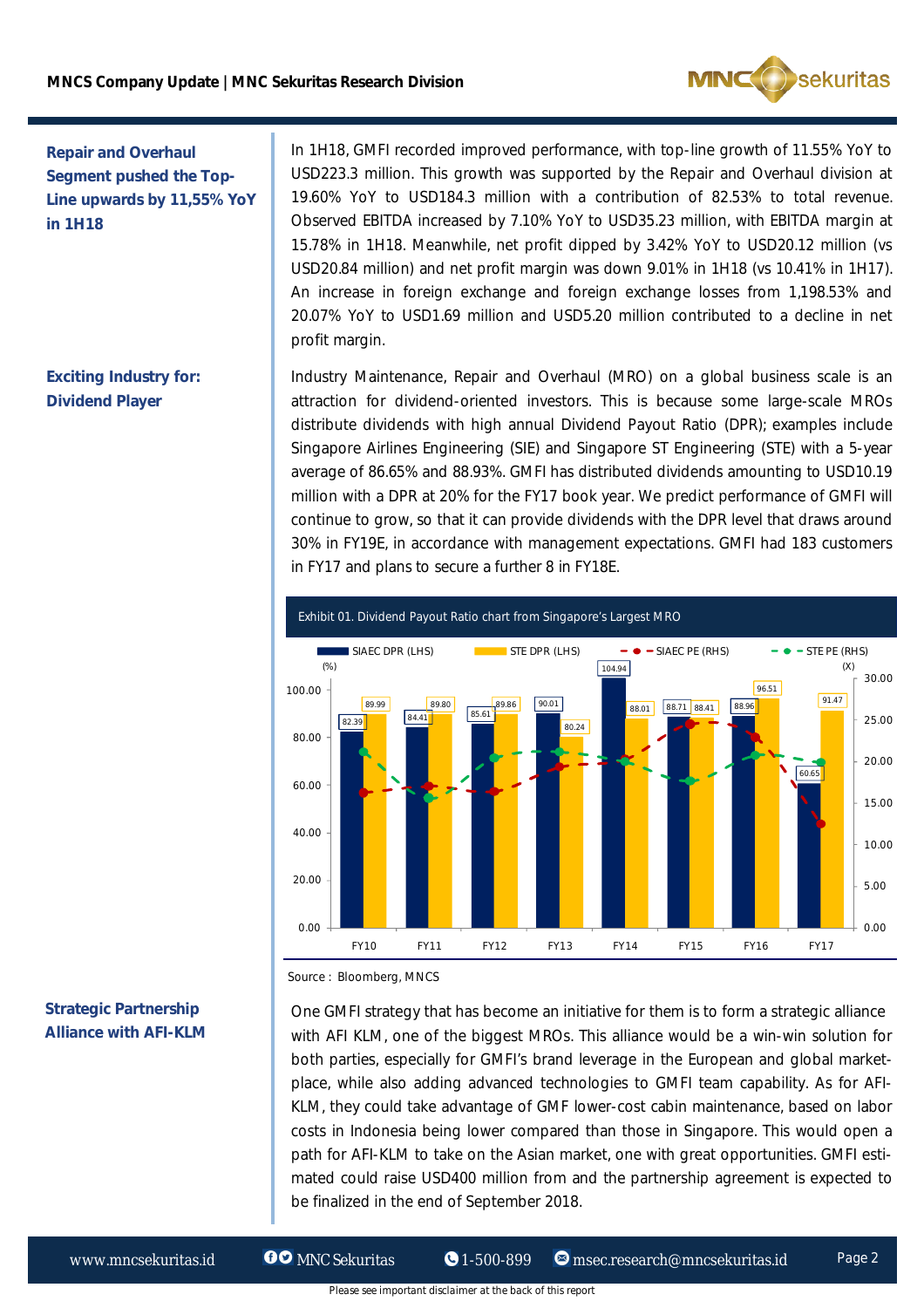

**Market Share increasing to 37%, supported by Organic and Inorganic Expansion**

On the way to the Top 10 MRO, we see that there are several catalysts that can drive GMFI performance, including: 1) Focus on increased composition of revenue from nonaffiliated customers and changes to engine and component services – which carry the fattest margins; 2) Finalization of the Global Footprint in Australia, a move which can generate revenues of around USD 5 million in FY19F; 3) Finalizing the private placement to encourage working capital and strengthen capital structure in 4Q18; 4) Approval of tax holidays for pioneer industry, which can boost GMFI's net profit by approximately 25% YoY in FY19F. Based on management, GMFI's market share increased to 37% at 6M18 (vs 35% at 3M18). With the Company's strategy, we project GMFI's revenue to grow by 13.42% and 14.56% YoY in the FY18E/FY19F with the largest growth supported by the Repair and Overhaul segment.



Exhibit 02. GMFI Income Composition in FY13-1H18

# **Negative Issues of GIAA Performance**

GIAA as the holding company recorded an increase in revenue of 5.92% YoY to USD1.99 billion in 1H18 (vs 6.97% YoY to USD1.76 billion in 1H17). The largest increase came from other services which contributed 13.14% to total revenue, an increase of 28.44% YoY to USD262.68 million. However, GIAA still recorded a net loss of - USD119.56 million in 1H18. Less satisfactory performance from GIAA as a holding company certainly affects GMFI's performance, where Garuda Indonesia and Citilink still dominate the share of income by 55.3% of total revenue in 1H18.

Source : Company, MNCS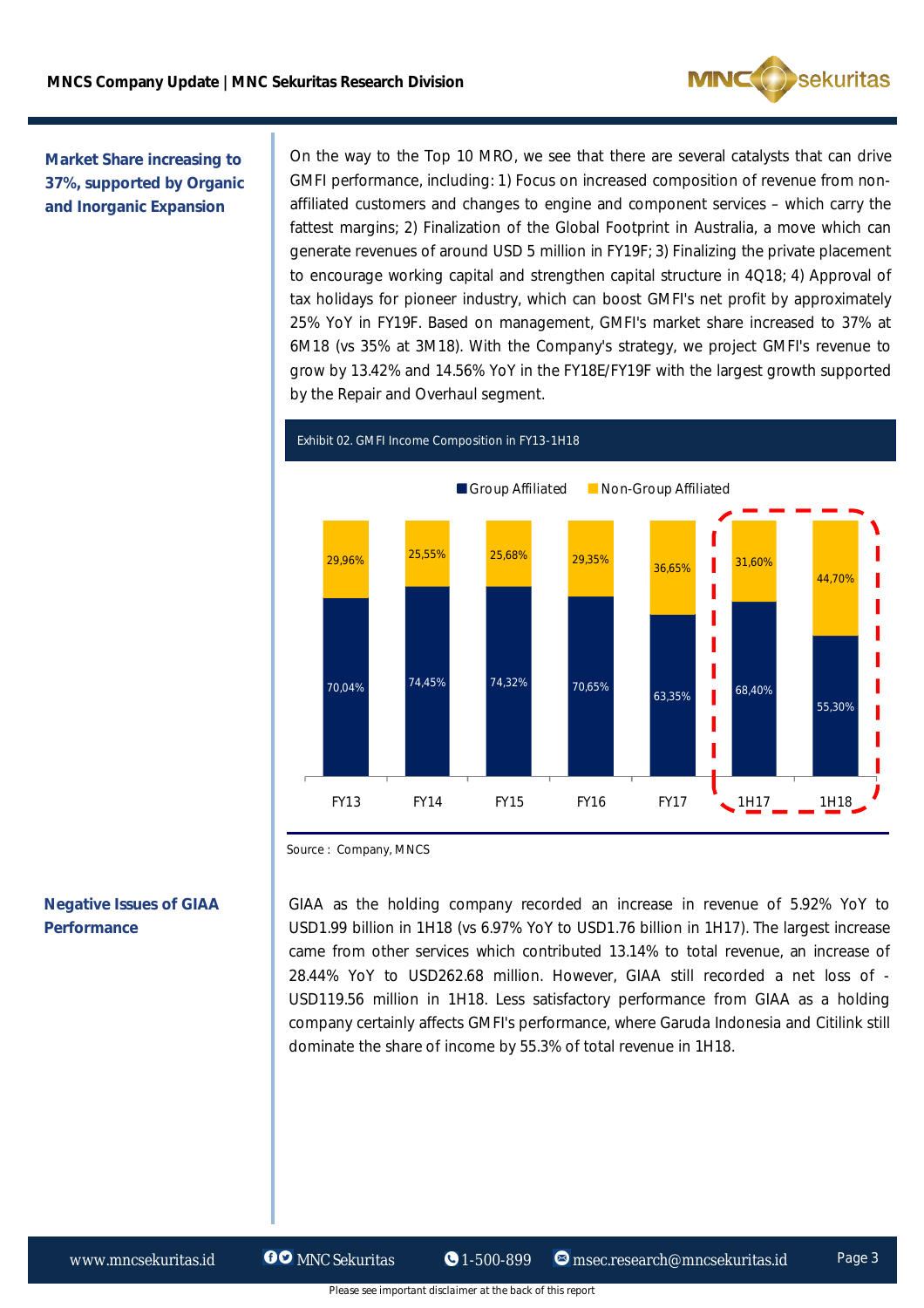

### **Recommendation: Buy with Target Price IDR370**

We recommended **BUY** for **GMFI** with **TP: IDR370** which implies **PE/PBV** of **14.36x/2.09x** on **FY18E** and **12.39x/1.86x** in **FY19F**. We believe that the organic and inorganic expansion carried out by the Company is able to drive the performance of GMFI in achieving the Top 10 MRO in the world in FY21F. The negative issues from the performance of GIAA and delayed corporate actions are the main focus of attention.



Source : Bloomberg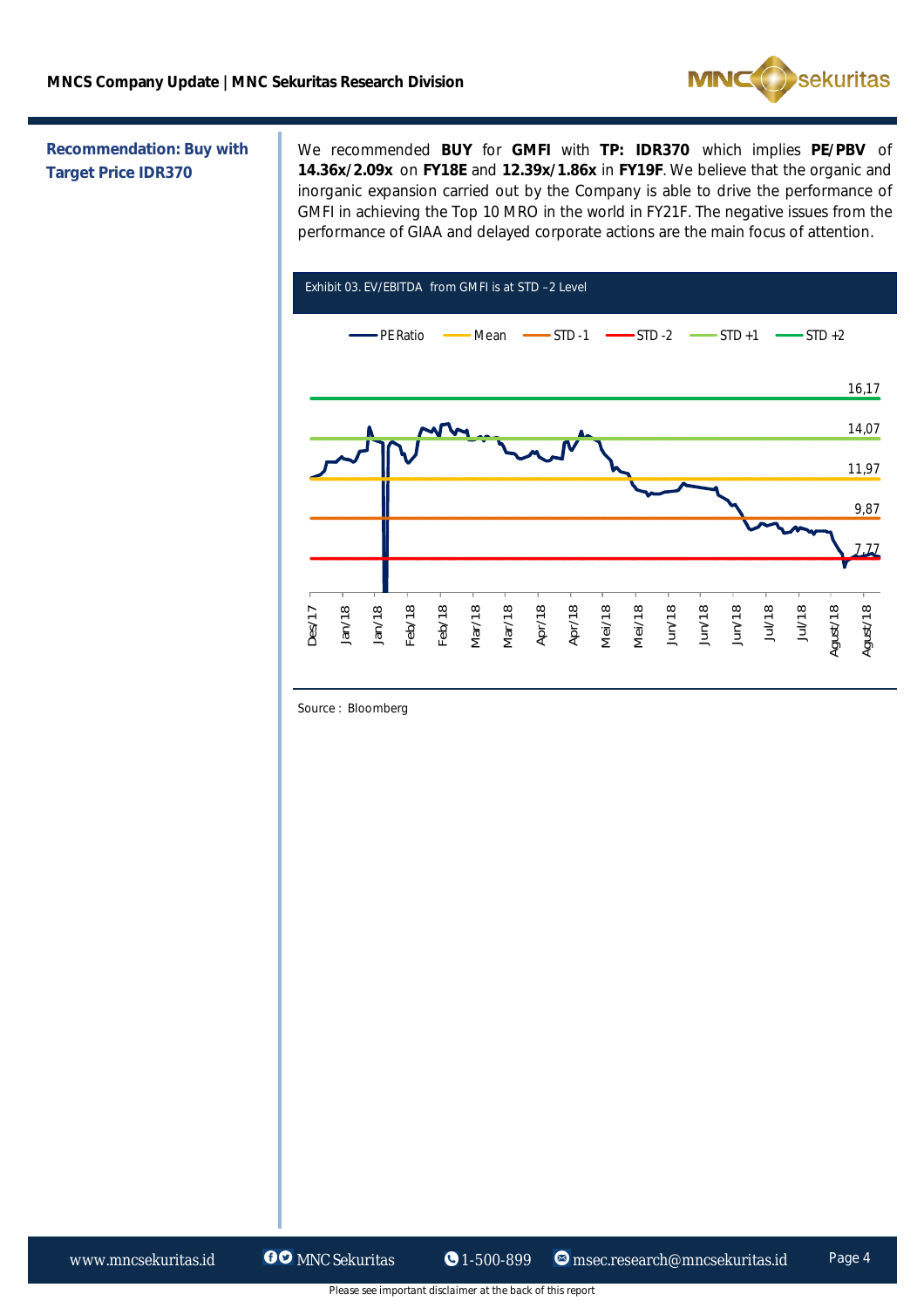

### $E(X) = 0.4$

| LAHDIL 04. FIHAHGIAH FI OJEGHOHS    |                |             |             |                |                          |                                                 |             |             |             |              |              |
|-------------------------------------|----------------|-------------|-------------|----------------|--------------------------|-------------------------------------------------|-------------|-------------|-------------|--------------|--------------|
| <b>Income Statement</b>             |                |             |             |                | <b>Balance Sheet</b>     |                                                 |             |             |             |              |              |
| <b>USD million</b>                  | <b>FY15</b>    | <b>FY16</b> | <b>FY17</b> | <b>FY18E</b>   | FY19F                    | <b>USD million</b>                              | <b>FY15</b> | <b>FY16</b> | <b>FY17</b> | <b>FY18E</b> | FY19F        |
| Revenue                             | 305.59         | 388.66      | 439.28      | 498.24         | 570.80                   | <b>Current Assets</b>                           | 210.75      | 328.21      | 402.68      | 472.26       | 491.63       |
| Line Maintenance                    | 90.82          | 100.40      | 91.48       | 90.26          | 93.35                    | Cash and cash equivalents                       | 25.46       | 60.44       | 83.61       | 114.32       | 81.87        |
| Repair & Overhaul                   | 214.77         | 288.27      | 347.80      | 407.98         | 477.45                   | <b>Trade Receivables</b>                        | 101.69      | 154.95      | 191.17      | 217.29       | 248.93       |
| <b>Operating Expenses</b>           | 260.79         | 301.29      | 373.00      | 416.04         | 475.54                   | Inventories                                     | 68.60       | 84.32       | 106.81      | 116.72       | 133.42       |
| Selling Expense                     | 131.91         | 164.61      | 193.45      | 220.29         | 252.74                   | <b>Other Current Assets</b>                     | 15.00       | 28.50       | 21.10       | 23.93        | 27.41        |
| General & Administrative<br>Expense | 128.88         | 136.69      | 179.55      | 195.74         | 222.81                   | <b>Non-Current Assets</b>                       | 102.25      | 114.38      | 136.47      | 172.23       | 235.70       |
| <b>Operating Profit</b>             | 44.80          | 87.37       | 66.28       | 82.21          | 95.25                    | <b>Fixed Assets-net</b>                         | 89.59       | 105.16      | 123.27      | 157.26       | 218.55       |
| <b>EBITDA</b>                       | 53.71          | 98.75       | 80.20       | 98.22          | 113.96                   | Other Non-Current Assets                        | 12.65       | 9.21        | 13.20       | 14.97        | 17.15        |
| <b>Interest Expense</b>             | (3.09)         | (6.55)      | (8.74)      | (8.86)         | (9.91)                   | <b>TOTAL ASSETS</b>                             | 312.99      | 442.59      | 539.15      | 644.48       | 727.32       |
| Interest Income                     | 0.35           | 0.30        | 0.42        | 0.42           | 0.42                     | <b>Current Liabilities</b>                      | 91.71       | 146.78      | 135.37      | 152.21       | 171.19       |
| Other                               | 5.99           | $-4.12$     | 9.85        | 0.00           | 0.00                     | <b>Account Payables</b>                         | 53.36       | 75.66       | 75.18       | 86.67        | 99.07        |
| <b>Profit Before Tax</b>            | 48.05          | 77.00       | 67.81       | 73.77          | 85.76                    | Short-term Debt                                 | 8.61        | 50.79       | 42.67       | 45.66        | 49.35        |
| <b>Tax Expense</b>                  | 11.86          | 19.26       | 16.80       | 18.28          | 21.44                    | Other Current Liabilities                       | 29.74       | 20.33       | 17.52       | 19.87        | 22.77        |
| Net Income Before MI                | 36.18          | 57.74       | 51.00       | 55.49          | 64.32                    | <b>Non-Current Liabilities</b>                  | 98.50       | 123.25      | 98.00       | 111.15       | 127.33       |
| Minority Interest                   | $\overline{a}$ |             |             | $\overline{a}$ | $\overline{\phantom{a}}$ | Long-term Liabilities - Net                     | 49.20       | 85.62       | 57.35       | 65.04        | 74.51        |
| Net Profit                          | 36.18          | 57.74       | 51.00       | 55.49          | 64.32                    | Other Non-Current Liabilities                   | 49.29       | 37.63       | 40.65       | 46.11        | 52.82        |
|                                     |                |             |             |                |                          | <b>Total EQUITY</b>                             | 122.79      | 172.55      | 305.79      | 381.12       | 428.80       |
| EPS (full amount)                   | 0.00           | 0.00        | 0.00        | 0.00           | 0.00                     | <b>TOTAL LIABILITIES &amp;</b><br><b>EQUITY</b> | 312.99      | 442.59      | 539.15      | 644.48       | 727.32       |
| <b>Cash Flow</b>                    |                |             |             |                | <b>Ratios</b>            |                                                 |             |             |             |              |              |
| <b>USD million</b>                  | <b>FY15</b>    | <b>FY16</b> | <b>FY17</b> | <b>FY18E</b>   | FY19F                    | Ratio                                           | <b>FY15</b> | <b>FY16</b> | <b>FY17</b> | <b>FY18E</b> | <b>FY19F</b> |
| <b>CFO Total</b>                    | 14.86          | $-0.46$     | 10.33       | 46.48          | 46.50                    | Revenue Growth (%)                              | 15.73       | 27.18       | 13.02       | 13.42        | 14.56        |
| Net Income                          | 36.18          | 57.74       | 51.00       | 55.49          | 64.32                    | Operating Profit Growth(%)                      | 79.53       | 95.01       | $-24.13$    | 24.03        | 15.87        |
| Depreciation                        | 8.91           | 11.39       | 13.92       | 16.01          | 18.71                    | Net Income Growth (%)                           | 91.23       | 59.58       | $-11.67$    | 8.79         | 15.92        |
| Change in Working Capital           | (24.95)        | (46.68)     | (59.18)     | (24.54)        | (35.94)                  |                                                 |             |             |             |              |              |
| Change in Others                    | (5.28)         | (22.90)     | 4.60        | (0.48)         | (0.59)                   | Current Ratio (x)                               | 2.30        | 2.24        | 2.97        | 3.10         | 2.87         |
|                                     |                |             |             |                |                          | Quick Ratio (x)                                 | 1.39        | 1.47        | 2.03        | 2.18         | 1.93         |
| <b>CFI Total</b>                    | (16.27)        | (23.20)     | (34.18)     | (51.77)        | (82.18)                  | Receivables Days                                | 119.79      | 143.53      | 156.67      | 157.00       | 157.00       |
| Capex                               | (12.79)        | (26.64)     | (30.20)     | (50.00)        | (80.00)                  | <b>Inventory Days</b>                           | 94.70       | 100.74      | 103.08      | 101.00       | 101.00       |
| Change in Others                    | (3.47)         | 3.44        | (3.98)      | (1.77)         | (2.18)                   | Payable Days                                    | 73.66       | 90.40       | 72.56       | 75.00        | 75.00        |
|                                     |                |             |             |                |                          | Debt to Equity (x)                              | 1.55        | 1.56        | 0.76        | 0.69         | 0.70         |
| <b>CFF Total</b>                    | 22.44          | 58.01       | 224.81      | 36.00          | 3.23                     |                                                 |             |             |             |              |              |
| Net Change in Debt                  | 4.66           | 69.76       | (39.28)     | 10.70          | 13.16                    | Operating Profit Margin (%)                     | 14.66       | 22.48       | 15.09       | 16.50        | 16.69        |
| <b>Equity Fund Raised</b>           | 0.02           | (0.08)      | 261.08      |                | $\blacksquare$           | EBITDA Margin (%)                               | 17.58       | 25.41       | 18.26       | 19.71        | 19.97        |

Source: Company, MNCS

www.mncsekuritas.id **CO** MNC Sekuritas **1-500-899 M**nsec.research@mncsekuritas.id Page 5

Dividend Payment - - - (10.20) (16.65) Net Profit Margin (%) 11.84 14.86 11.61 11.14 11.27 Others 17.75 (11.66) 3.02 35.51 6.71 ROA (%) 11.56 13.05 9.46 8.61 8.84 Adjustment (16) 1 (178) - - ROE (%) 12.38 7.44 -10.68 18.09 29.47 **Net Cash Increase 5.09 34.98 23.17 30.71 (32.45)** SLA Fulfillment (%) 96 101 100 100 100 **Closing Balance 25.46 60.44 83.61 114.32 81.87** Turn Around Time (%) 98 96 98 99 100